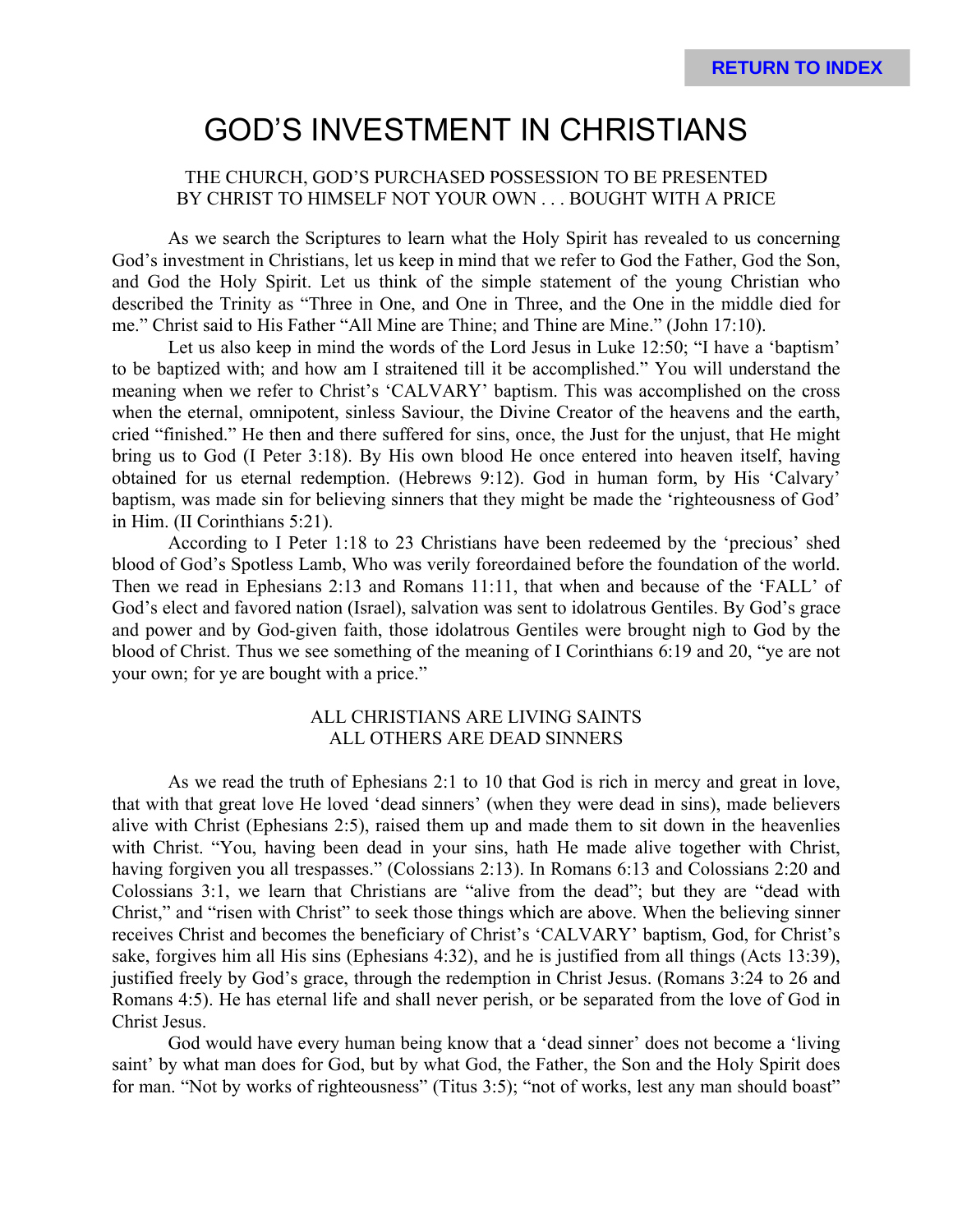(Ephesians 2:8 and 9), "not according to our works, but according to God's purpose and grace" (II Timothy 1:9).

## SEALED BY THE HOLY SPIRIT UNTIL THE REDEMPTION OF THE PURCHASED POSSESSION

When the believer is saved by the gospel he is immediately sealed by the Holy Spirit, sealed unto the day of redemption. The Holy Spirit indwelling the believer is the earnest of his inheritance until the redemption of the purchased possession. (Ephesians 1:13 and 14 and Ephesians 4:30).

"After that ye believed" (Ephesians 1:13) is "pisteusantes," correctly translated "believing," meaning "when ye believed." The Lord expects His redeemed children to walk in the Spirit and be filled with the Holy Spirit, and thereby fulfill the righteousness of the law and manifest the fruit of the Spirit. (Romans 8:4 . . . Galatians 5:23 to 25).

At the time the believer is saved and sealed he is baptized by the Spirit into the Body of Christ. (I Corinthians 12:13 . . . II Corinthians 1:20 and 21). God is making of believers 'ONE NEW MAN', by reconciling them unto Himself in 'One Body' by Christ's 'CALVARY' baptism. (Ephesians 2:15 and 16).

The Lord's will is, that there be no division in the 'ONE BODY' of I Corinthians 12:25, Romans 12:4 and 5 and Ephesians 4:4 and 5. In Ephesians 3:6 this 'ONE BODY' is called "Joint-Body," which means that God's Church now is a Spiritual Organism rather than a religious organization.

There are no unsaved people in the Body, JointBody, of Christ. All the saved people are in this Body and are members one of another, but all 'One Body'. (Romans 12:4 and 5 . . . Ephesians 2:21 and 22 and Ephesians 4:15 to 17).

Paul wrote, in II Corinthians 11:2, to Body-members, "I have espoused you to one husband, that I may present you as a chaste virgin to Christ." Paul warned them of the subtlety of Satan (II Corinthians 11:3 and 4) and of his tricks or wiles (Ephesians 6:13 to 20). Satan is the real enemy of Christ, and also of the true Church, because Christ and the Church are 'One Flesh'. (Ephesians 5:31 and 32).

The Lord Jesus will suddenly appear from heaven to give glorified bodies to His redeemed Church-members (Philippians 3:20 and 21). Note in Ephesians 5:25 to 27 one reason why the Lord Jesus suffered His 'Calvary' baptism and note the glorious future of the Church. Christ loved the Church and gave Himself for the Church.

### TO SANCTIFY, CLEANSE AND PRESENT THE CHURCH UNTO HIMSELF

"That He might present It to Himself, a glorious Church, not having spot or wrinkle; but that It should be holy and without blemish." Therefore, it is the will of the Lord that every Bodymember should receive the Spirit of wisdom and revelation in the knowledge of God, that all should have the eyes of their understanding enlightened, and be thus taught what is the meaning of the riches of God's inheritance in the saints, (Ephesians 1:14 to 17).

The Church has an eternal glorious future. "If we suffer with Christ, we shall reign with Him." (II Timothy 2:12). Believers will be in heaven because Christ suffered. Body-members are going to judge the world. (I Corinthians 6:1 to 3). Body-members are 'Joint-Heirs' with Christ (Romans 8:15 to 18) and God's will is that they should be blameless and harmless, the sons of